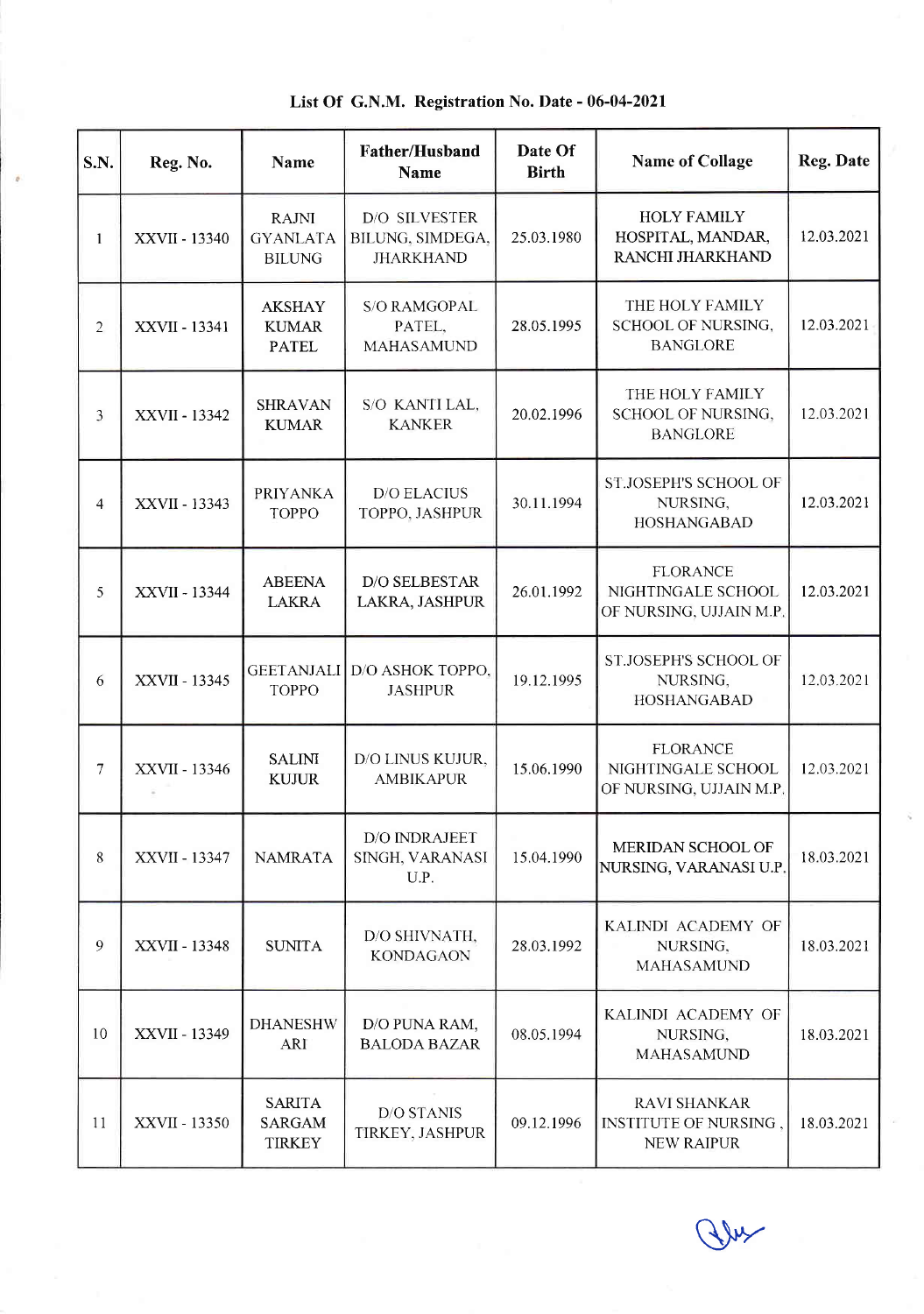| S.N. | Reg. No.      | Name                                         | Father/Husband<br><b>Name</b>                          | Date Of<br><b>Birth</b> | <b>Name of Collage</b>                                                     | Reg. Date  |
|------|---------------|----------------------------------------------|--------------------------------------------------------|-------------------------|----------------------------------------------------------------------------|------------|
| 12   | XXVII - 13351 | <b>TUKESH</b>                                | S/O GAJADHAR,<br><b>RAIPUR</b>                         | 18.09.1996              | <b>RASTOGI COLLEGE OF</b><br>NURSING, BHILAI                               | 18.03.2021 |
| 13   | XXVII - 13352 | <b>BHUPESH</b><br><b>KUMAR</b>               | S/O JAWAHAR LAL,<br><b>DHAMTARI</b>                    | 06.02.1998              | C.G. SCHOOL OF<br>NURSING, RAIPUR                                          | 18.03.2021 |
| 14   | XXVII - 13353 | <b>POONAM</b>                                | D/O BHOPALA<br>RAM, KANKER                             | 13.07.1997              | ADESHWAR NURSING<br><b>INSTITUTE, KANKER</b>                               | 18.03.2021 |
| 15   | XXVII - 13354 | <b>KALINDRI</b><br><b>SAHU</b>               | D/O RAMJI SAHU,<br><b>KANKER</b>                       | 03.04.1998              | <b>ADESHWAR NURSING</b><br><b>INSTITUTE, KANKER</b>                        | 18.03.2021 |
| 16   | XXVII - 13355 | <b>ABHILASHA</b>                             | D/O AKALUDAS,<br><b>SURGUJA</b>                        | 31.05.1996              | <b>INSTITUTE OF GENERAL</b><br>NURSING TRAINING<br>CENTRE, SURAJPUR        | 18.03.2021 |
| 17   | XXVII - 13356 | <b>NEELAM</b>                                | D/O SAMAY LAL,<br><b>RAJNANDGAON</b>                   | 05.04.1992              | <b>CENTRAL INDIA</b><br>COLLEGE OF NURSING,<br><b>RAJNANDGAON</b>          | 18.03.2021 |
| 18   | XXVII - 13357 | <b>KESHAV</b><br><b>RAM</b><br><b>CHELAK</b> | S/O BHOJ RAM<br>CHELAK,<br><b>BALODABAZAR</b>          | 05.09.1990              | <b>JAGADGURU</b><br>SHANKARACHARYA<br>COLLEGE OF NURSING,<br><b>RAIPUR</b> | 18.03.2021 |
| 19   | XXVII - 13358 | <b>BIMLA</b>                                 | D/O BHGWANDAS,<br><b>GARIYABAND</b>                    | 05.06.1997              | <b>BIRENDRA DEEPAK</b><br>COLLEGE OF NURSING,<br><b>GARIABAND</b>          | 18.03.2021 |
| 20   | XXVII - 13359 | <b>GADAMANI</b>                              | D/O KAMLOCHAN.<br><b>BASTAR</b>                        | 01.07.1984              | GOVT.G.N.M. TRAINING<br>CENTRE, DANTEWADA                                  | 18.03.2021 |
| 21   | XXVII - 13360 | <b>ROSHAN</b><br><b>KUMAR</b>                | S/O DINABANDHU,<br><b>MAHASAMUND</b>                   | 03.04.1996              | MAA MANGALA SCHOOL<br>OF NURSING, RAIGARH                                  | 18.03.2021 |
| 22   | XXVII - 13361 | <b>ANITA DAS</b>                             | <b>D/O GIRISH</b><br>CHANDRA DAS,<br><b>MAHASAMUND</b> | 09.12.1988              | MAA MANGALA G.N.M.<br>TRAINING CENTRE,<br><b>RAIPUR</b>                    | 18.03.2021 |
| 23   | XXVII - 13362 | <b>RASHMI</b><br><b>MIKA</b>                 | D/O MADHUKAR<br>MIKA, BILASPUR                         | 30.06.1997              | SCHOOL OF NURSING,<br>CHRISTIAN HOSPITAL,<br><b>MUNGELI</b>                | 18.03.2021 |

t

N"'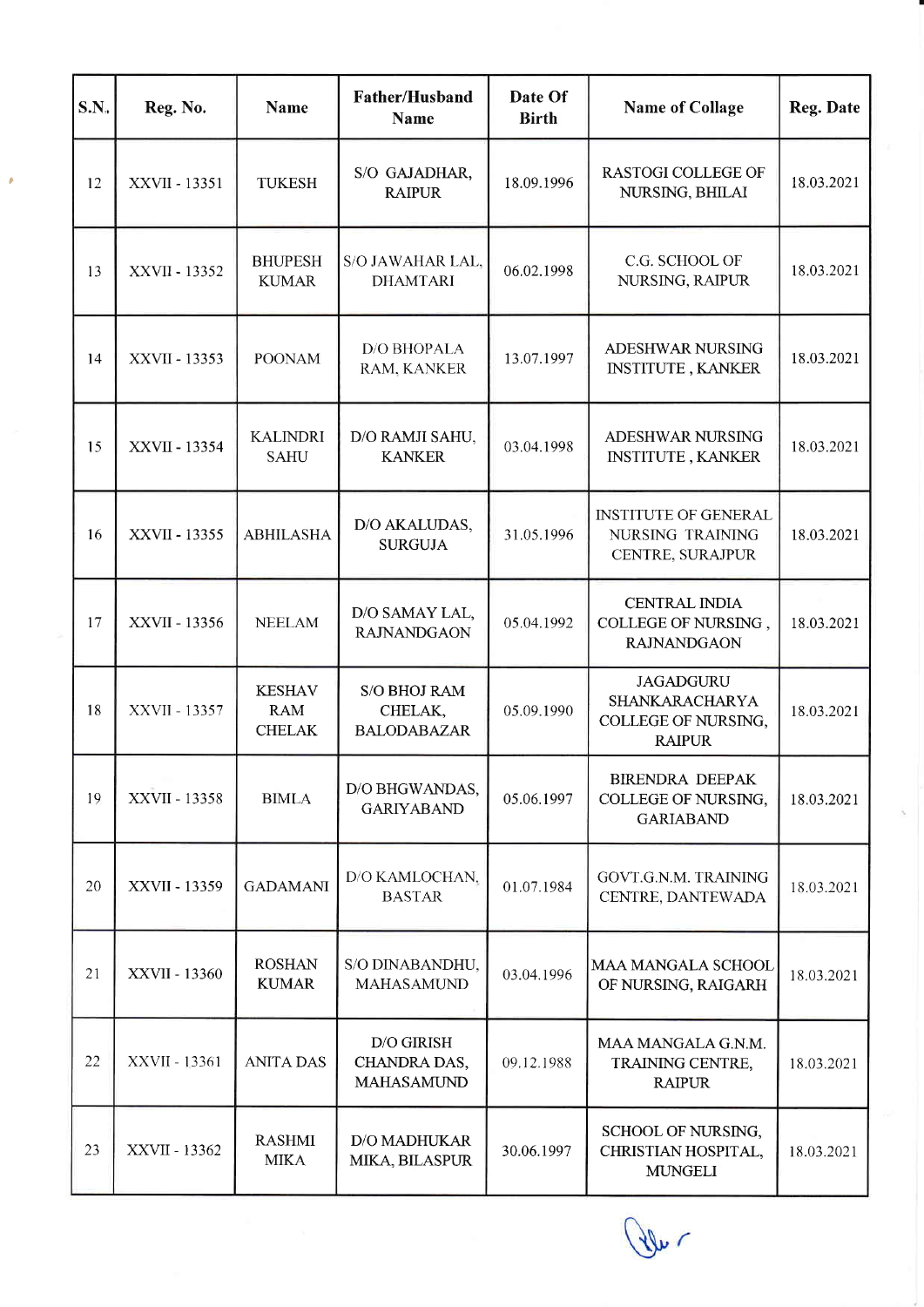| S.N. | Reg. No.      | <b>Name</b>                        | <b>Father/Husband</b><br><b>Name</b>              | Date Of<br><b>Birth</b> | <b>Name of Collage</b>                                                | <b>Reg. Date</b> |
|------|---------------|------------------------------------|---------------------------------------------------|-------------------------|-----------------------------------------------------------------------|------------------|
| 24   | XXVII - 13363 | <b>MAHIMA</b><br><b>MASIH</b>      | D/O SUNIL KUMAR,<br><b>KORBA</b>                  | 18.03.1998              | SCHOOL OF NURSING,<br>CHRISTIAN HOSPITAL,<br><b>MUNGELI</b>           | 18.03.2021       |
| 25   | XXVII - 13364 | <b>SAMIKSHA</b><br><b>MASIH</b>    | D/O ROSEWEL<br>MASIH, BILASPUR                    | 26.09.2000              | SCHOOL OF NURSING,<br>CHRISTIAN HOSPITAL,<br><b>MUNGELI</b>           | 18.03.2021       |
| 26   | XXVII - 13365 | <b>POOJA</b>                       | D/O KESHRAM,<br><b>BALODA BAZAR</b>               | 09.08.1995              | SCHOOL OF NURSING,<br>CHRISTIAN HOSPITAL,<br><b>MUNGELI</b>           | 18.03.2021       |
| 27   | XXVII - 13366 | <b>SHREYA</b><br><b>MASIH</b>      | <b>D/O SHAILENDRA</b><br>MASIH, DHAMTARI          | 24.11.1998              | SCHOOL OF NURSING,<br>DHAMTARI CHRISTIAN<br>HOSPITAL, DHAMTARI        | 18.03.2021       |
| 28   | XXVII - 13367 | <b>PONIKA</b>                      | D/O CHAIT RAM,<br><b>BALOD</b>                    | 26.05.1999              | SCHOOL OF NURSING,<br><b>DHAMTARI CHRISTIAN</b><br>HOSPITAL, DHAMTARI | 18.03.2021       |
| 29   | XXVII - 13368 | <b>KIRAN</b>                       | D/O KUNJ LAL,<br><b>DHAMTARI</b>                  | 04.07.1998              | SCHOOL OF NURSING,<br><b>DHAMTARI CHRISTIAN</b><br>HOSPITAL, DHAMTARI | 18.03.2021       |
| 30   | XXVII - 13369 | <b>SANJU SAHU</b>                  | D/O GANPATI LAL<br>SAHU, KORBA                    | 19.11.1994              | SCHOOL OF NURSING,<br>DHAMTARI CHRISTIAN<br>HOSPITAL, DHAMTARI        | 18.03.2021       |
| 31   | XXVII - 13370 | <b>PUSHPA</b><br><b>LATA</b>       | D/O MOTI LAL,<br><b>MAHASAMUND</b>                | 14.05.1986              | <b>SCHOOL OF NURSING,</b><br>DHAMTARI CHRISTIAN<br>HOSPITAL, DHAMTARI | 18.03.2021       |
| 32   | XXVII - 13371 | <b>PREETI</b>                      | D/O BHUKHAN,<br><b>DHAMTARI</b>                   | 03.07.1997              | SCHOOL OF NURSING,<br><b>DHAMTARI CHRISTIAN</b><br>HOSPITAL, DHAMTARI | 18.03.2021       |
| 33   | XXVII - 13372 | <b>THAKESHW</b><br><b>AR KUMAR</b> | S.O TILAK RAM,<br><b>DHAMTARI</b>                 | 02.07.1995              | SCHOOL OF NURSING,<br><b>DHAMTARI CHRISTIAN</b><br>HOSPITAL, DHAMTARI | 18.03.2021       |
| 34   | XXVII - 13373 | <b>RAHUL</b><br><b>SWAROOP</b>     | <b>S/O SANJEET</b><br>SWAROOP,<br><b>DHAMTARI</b> | 03.02.1999              | SCHOOL OF NURSING,<br>DHAMTARI CHRISTIAN<br>HOSPITAL, DHAMTARI        | 18.03.2021       |
| 35   | XXVII - 13374 | <b>DHARYA</b><br><b>NISHAD</b>     | D/O YUVRAJ<br>KUMAR NISHAD,<br><b>DURG</b>        | 16.10.1999              | SCHOOL OF NURSING,<br>DHAMTARI CHRISTIAN<br>HOSPITAL, DHAMTARI        | 18.03.2021       |

Ju /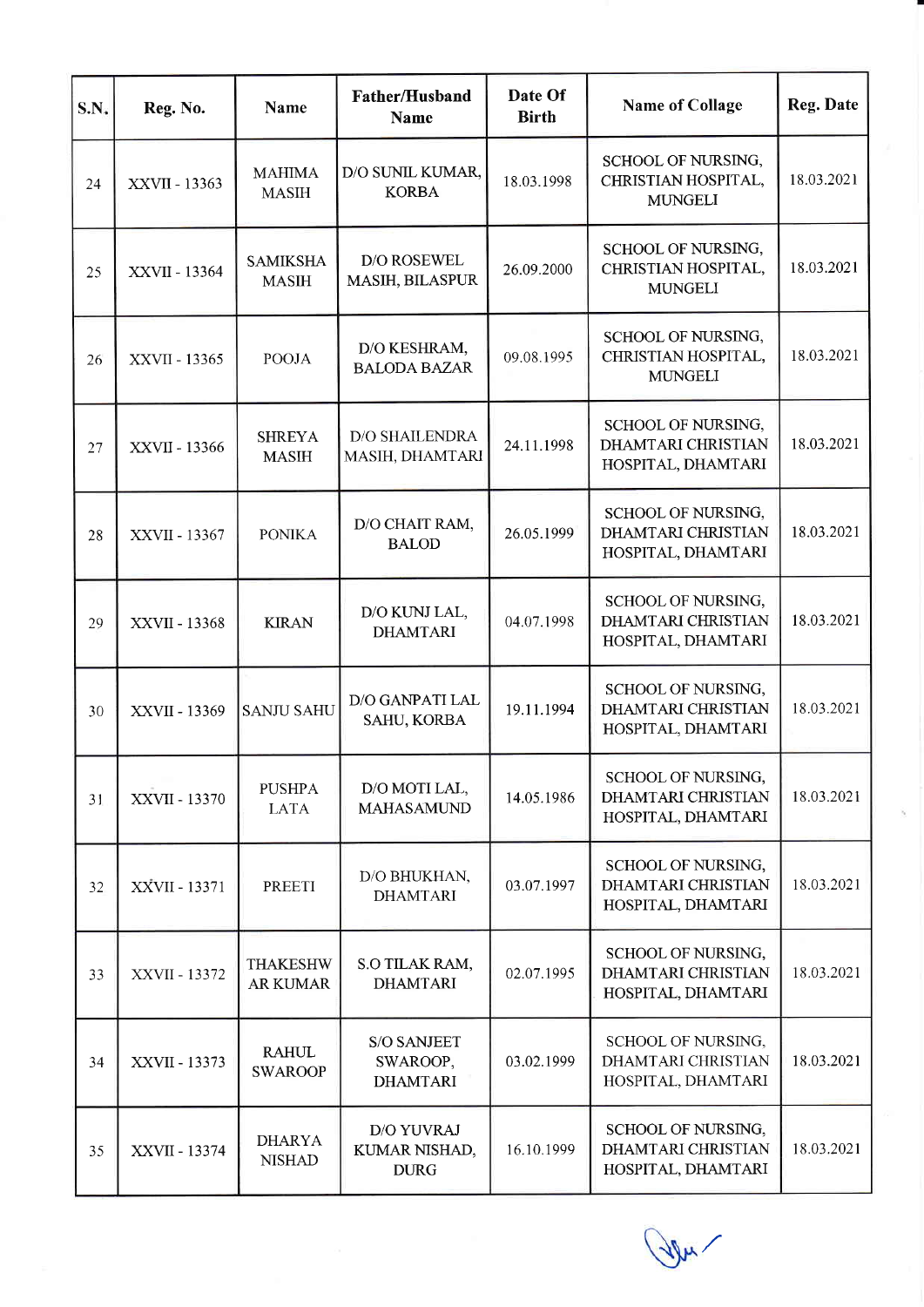| S.N. | Reg. No.      | Name                                            | <b>Father/Husband</b><br><b>Name</b>                | Date Of<br><b>Birth</b> | <b>Name of Collage</b>                                                | <b>Reg. Date</b> |
|------|---------------|-------------------------------------------------|-----------------------------------------------------|-------------------------|-----------------------------------------------------------------------|------------------|
| 36   | XXVII - 13375 | <b>MADHU</b><br><b>SINHA</b>                    | D/O VISHNU SINHA,<br><b>DHAMTARI</b>                | 17.10.1998              | SCHOOL OF NURSING,<br><b>DHAMTARI CHRISTIAN</b><br>HOSPITAL, DHAMTARI | 18.03.2021       |
| 37   | XXVII - 13376 | I                                               | DIGESHWAR   D/O GUMAN SINGH,<br><b>BALOD</b>        | 26.09.1997              | SCHOOL OF NURSING,<br>DHAMTARI CHRISTIAN<br>HOSPITAL, DHAMTARI        | 18.03.2021       |
| 38   | XXVII - 13377 | <b>CHANDANI</b><br><b>SAHU</b>                  | <b>D/O RAMESH</b><br>KUMAR SAHU,<br><b>DHAMTARI</b> | 05.08.1999              | SCHOOL OF NURSING,<br><b>DHAMTARI CHRISTIAN</b><br>HOSPITAL, DHAMTARI | 18.03.2021       |
| 39   | XXVII - 13378 | <b>CHUNALI</b><br><b>SAHU</b>                   | D/O KEVAL SINGH,<br><b>DHAMTARI</b>                 | 25.10.1999              | SCHOOL OF NURSING,<br>DHAMTARI CHRISTIAN<br>HOSPITAL, DHAMTARI        | 18.03.2021       |
| 40   | XXVII - 13379 | <b>ANISHA</b><br><b>DUTTA</b>                   | <b>D/O MANISH</b><br>DUTTA, RAIPUR                  | 03.05.1999              | SCHOOL OF NURSING,<br><b>DHAMTARI CHRISTIAN</b><br>HOSPITAL, DHAMTARI | 18.03.2021       |
| 41   | XXVII - 13380 |                                                 | VAIJAYANTI D/O V BAWA, DURG                         | 25.01.1998              | SCHOOL OF NURSING,<br>DHAMTARI CHRISTIAN<br>HOSPITAL, DHAMTARI        | 18.03.2021       |
| 42   | XXVII - 13381 | <b>KARISHMA</b>                                 | D/O AADO RAM<br>SARWA, KANKER                       | 25.03.1996              | SCHOOL OF NURSING,<br>DHAMTARI CHRISTIAN<br>HOSPITAL, DHAMTARI        | 18.03.2021       |
| 43   | XXVII - 13382 | <b>NARENDRA</b><br><b>KUMAR</b><br><b>YADAV</b> | <b>S/O SHANKAR LAL</b><br>YADAV,<br><b>DHAMTARI</b> | 08.09.1989              | SCHOOL OF NURSING,<br><b>DHAMTARI CHRISTIAN</b><br>HOSPITAL, DHAMTARI | 18.03.2021       |
| 44   | XXVII - 13383 | <b>MAHESH</b><br><b>KUMAR</b><br><b>SAHU</b>    | <b>S/O MANHARAN</b><br>LAL SAHU, DURG               | 22.12.1994              | <b>RASTOGI COLLEGE OF</b><br>NURSING, BHILAI                          | 18.03.2021       |
| 45   | XXVII - 13384 | PRITI                                           | D/O RAM KUMAR,<br><b>RAJNANDGAON</b>                | 30.01.1997              | <b>RASTOGO SCHOOL OF</b><br>NURSING,<br><b>RAJNANDGAON</b>            | 18.03.2021       |
| 46   | XXVII - 13385 | <b>POONAM</b><br><b>AMBADE</b>                  | D/O DEWAKAR<br>AMBADE, DURG                         | 25.03.1990              | RASTOGO SCHOOL OF<br>NURSING,<br><b>RAJNANDGAON</b>                   | 18.03.2021       |
| 47   | XXVII - 13386 | <b>ANKITA</b><br><b>MASIH</b>                   | D/O ARIK JOHNSON<br>MASIH, DURG                     | 03.06.1998              | C.M. NURSING INSTITUTE<br>, BHILAI                                    | 18.03.2021       |

 $\sqrt{1/2}$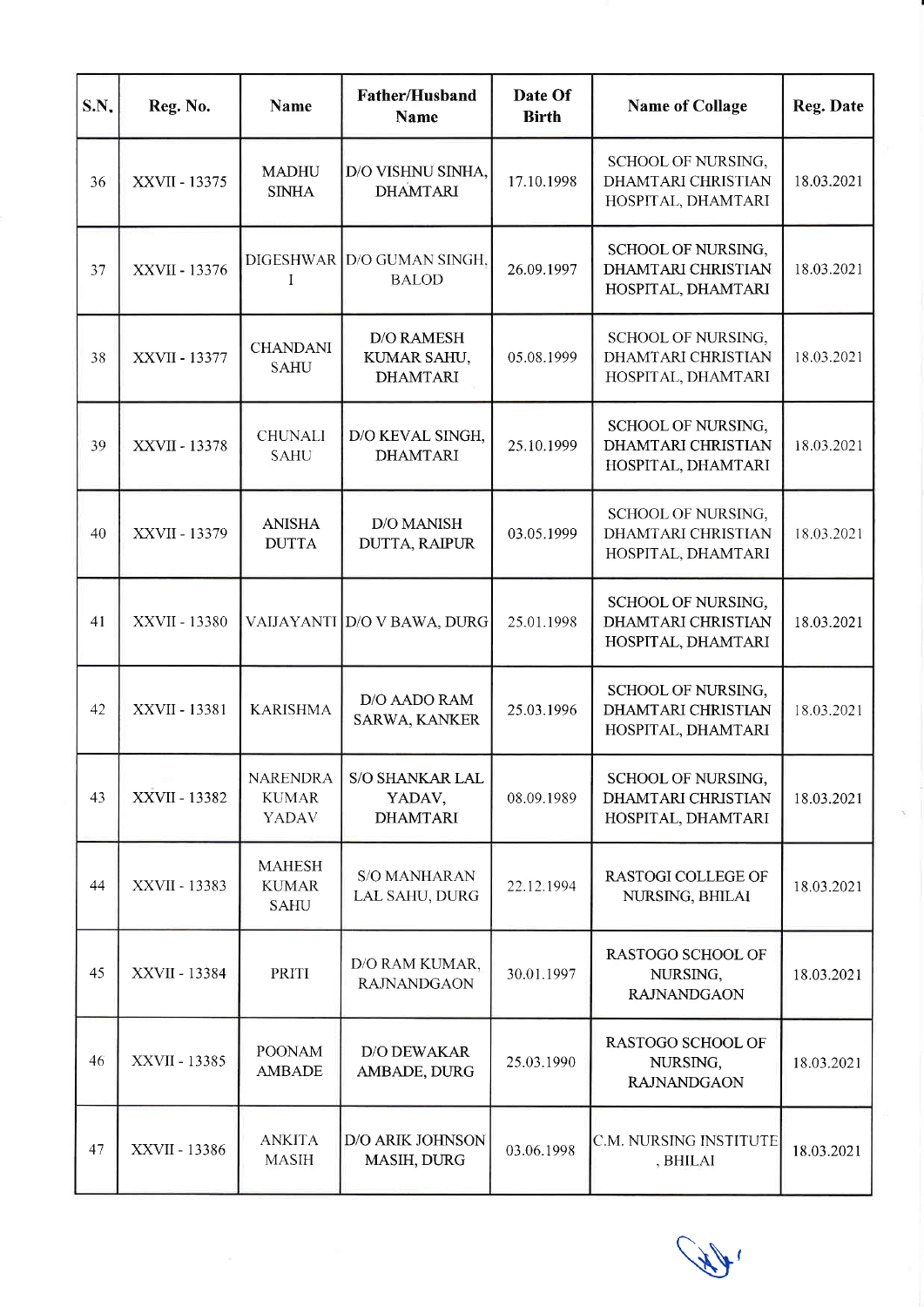| S.N. | Reg. No.       | <b>Name</b>                        | Father/Husband<br>Name                                | Date Of<br><b>Birth</b> | <b>Name of Collage</b>                                        | <b>Reg. Date</b> |
|------|----------------|------------------------------------|-------------------------------------------------------|-------------------------|---------------------------------------------------------------|------------------|
| 48   | XXVII - 13387  | <b>TARINEE</b><br><b>DESHMUKH</b>  | <b>D/O SUBHASH</b><br>DESHMUKH, DURG                  | 08.02.1999              | C.M. NURSING INSTITUTE<br>, BHILAI                            | 18.03.2021       |
| 49   | XXVII - 13388  | <b>DIVYANI</b><br><b>SAHU</b>      | D/O BISALIK RAM<br>SAHU, DURG                         | 17.09.1997              | <b>C.M. NURSING INSTITUTE</b><br>, BHILAI                     | 18.03.2021       |
| 50   | XXVII - 13389  | <b>BHAVESH</b><br><b>SAHU</b>      | <b>S/O NARESDRA</b><br>KUMAR, DURG                    | 27.07.1997              | C.M. NURSING INSTITUTE<br>, BHILAI                            | 18.03.2021       |
| 51   | XXVII - 13390  | <b>ANJANI</b><br><b>MANHAR</b>     | <b>D/O TESHWAR</b><br>KUMAR MANHAR,<br><b>RAIGARH</b> | 21.12.1995              | C.M. NURSING INSTITUTE<br>, BHILAI                            | 18.03.2021       |
| 52   | XXVII - 13391  | <b>PRAVEEN</b><br><b>KUMAR</b>     | S/O RUSTAM, DURG                                      | 05.03.1998              | C.M. NURSING INSTITUTE<br>, BHILAI                            | 18.03.2021       |
| 53   | XXVII - 13392  | <b>DURGESH</b>                     | D/O RAMESH,<br><b>BEMETARA</b>                        | 26.10.1995              | C.M. NURSING INSTITUTE<br>, BHILAI                            | 18.03.2021       |
| 54   | XXVII - 13393  | <b>HEENA</b>                       | D/O RUPSINGH,<br><b>BASTAR</b>                        | 07.07.1997              | <b>GAYATRI INSTITUTE OF</b><br>NURSING, JAGDALPUR             | 18.03.2021       |
| 55   | XXVII - 13394  | <b>VIDHYA</b><br><b>DEVI NETAM</b> | D/O MANHAGU<br>RAM, KANKER                            | 01.07.1992              | GAYATRI COLLEGE OF<br>NURSING, DANTEWADA                      | 18.03.2021       |
| 56   | XXVIII - 13395 | <b>SARITA</b>                      | D/O SUNHER RAM,<br><b>BASTAR</b>                      | 17.01.1994              | <b>GAYATRI INSTITUTE OF</b><br>NURSING, JAGDALPUR             | 18.03.2021       |
| 57   | XXVIII - 13396 | <b>RAMAKANTI</b>                   | D/O SHOBHA RAM,<br><b>BASTAR</b>                      | 10.10.1992              | <b>GAYATRI INSTITUTE OF</b><br>NURSING, JAGDALPUR             | 18.03.2021       |
| 58   | XXVIII - 13397 | <b>DEEPIKA</b><br><b>MANJHI</b>    | D/O DAYA RAM<br>MANJHI,<br><b>NARAYAPUR</b>           | 14.03.1991              | GAYATRI INSTITUTE OF<br>NURSING, JAGDALPUR                    | 18.03.2021       |
| 59   | XXVIII - 13398 | <b>EKTA</b><br><b>BHARDWAJ</b>     | D/O<br>YODDHABHARAT,<br><b>KANKER</b>                 | 22.02.1991              | RAMKRISHNA INSTITUTE<br>OF MEDICAL SCIENCES,<br><b>RAIPUR</b> | 18.03.2021       |

(the

r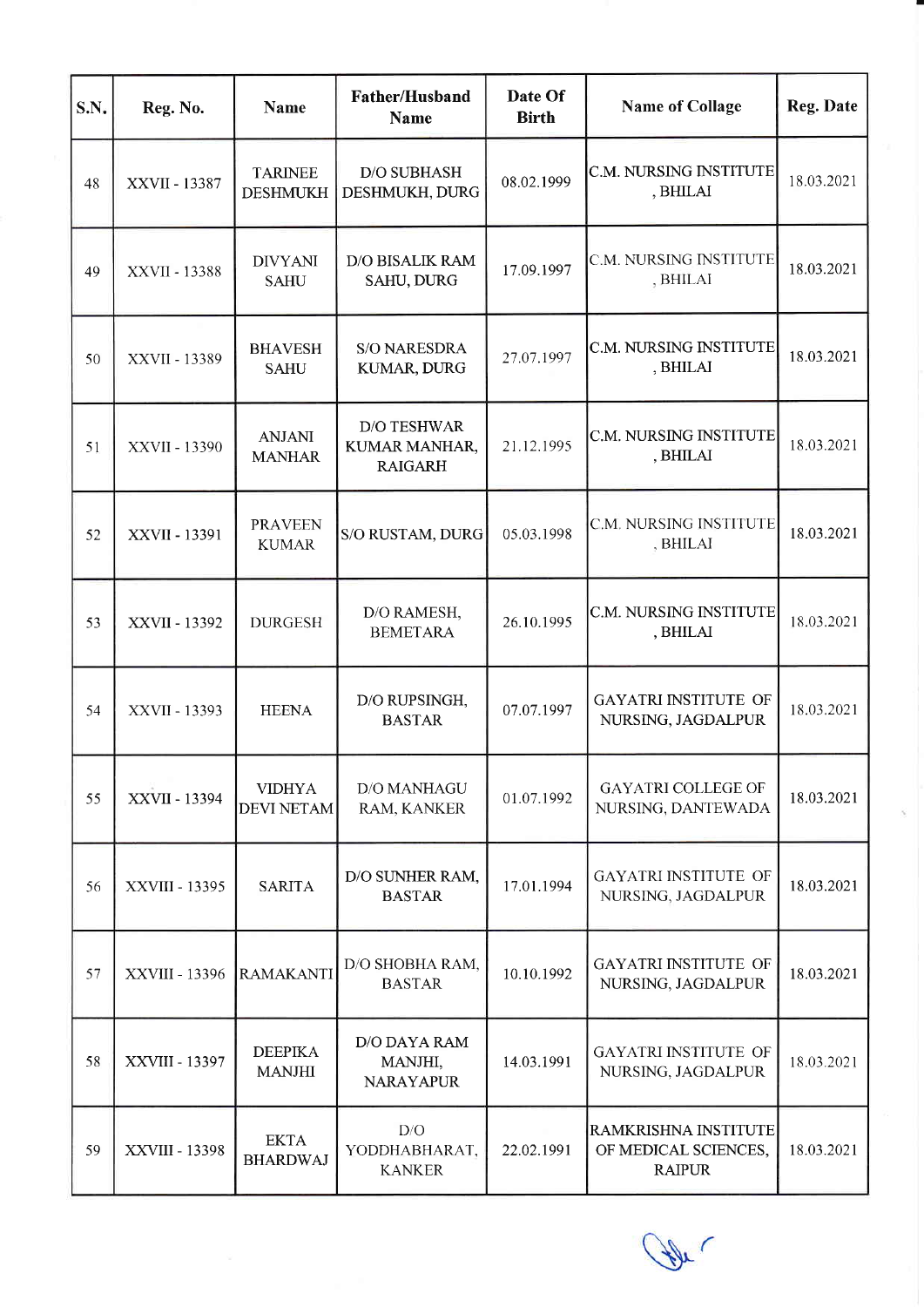| S.N. | Reg. No.       | <b>Name</b>                                    | <b>Father/Husband</b><br>Name                        | Date Of<br><b>Birth</b> | <b>Name of Collage</b>                                        | Reg. Date  |
|------|----------------|------------------------------------------------|------------------------------------------------------|-------------------------|---------------------------------------------------------------|------------|
| 60   | XXVIII - 13399 | <b>VINITA</b><br><b>BHARDWAJ</b>               | D/O<br>YODHABHARAT,<br><b>KANKER</b>                 | 26.02.1989              | RAMKRISHNA INSTITUTE<br>OF MEDICAL SCIENCES,<br><b>RAIPUR</b> | 18.03.2021 |
| 61   | XXVIII - 13400 | <b>SOFIYA</b><br><b>QURAISHI</b>               | D/O MD ANISH<br>AHMAD QURAISHI,<br><b>BISHRAMPUR</b> | 25.12.1996              | V.M. COLLEGE OF<br>NURSING, BISHRAMPUR                        | 18.03.2021 |
| 62   | XXVIII - 13401 | <b>ANKITA</b><br><b>XALXO</b>                  | D/O JAILENDRA<br>XALXO, SURAJPUR                     | 28.01.1999              | V.M. COLLEGE OF<br>NURSING, BISHRAMPUR                        | 18.03.2021 |
| 63   | XXVIII - 13402 | <b>DEEPTI</b><br><b>MADHU</b><br><b>TIRKEY</b> | D/O JAUMAN<br>TIRKEY, JASHPUR                        | 20.12.1997              | CITY NURSING SCHOOL,<br><b>RAIGARH</b>                        | 18.03.2021 |
| 64   | XXVIII - 13403 | <b>PRAMILA</b><br><b>SAHU</b>                  | <b>D/O RISHI KUMAR</b><br>SAHU, RAIGARH              | 14.07.1994              | CITY NURSING SCHOOL,<br><b>RAIGARH</b>                        | 18.03.2021 |
| 65   | XXVIII - 13404 | <b>SONMATI</b>                                 | D/O LAKHAN LAL,<br><b>RAIGARH</b>                    | 13.06.1995              | CITY NURSING SCHOOL,<br><b>RAIGARH</b>                        | 18.03.2021 |
| 66   | XXVIII - 13405 | <b>ALKA</b><br><b>PAINKRA</b>                  | D/O SHOBHIN SAI,<br><b>RAIGARH</b>                   | 06.04.1996              | CITY NURSING SCHOOL.<br><b>RAIGARH</b>                        | 18.03.2021 |
| 67   | XXVIII - 13406 | <b>POOJA</b><br><b>SINHA</b>                   | <b>D/O HARAK</b><br>KUMAR SINHA,<br><b>KANKER</b>    | 02.05.1996              | MODERN MEDICAL<br><b>INSTITUTE, RAIPUR</b>                    | 18.03.2021 |
| 68   | XXVIII - 13407 | <b>RAVEENA</b>                                 | D/O ROOP LAL,<br><b>DURG</b>                         | 21.03.1995              | MODERN MEDICAL<br><b>INSTITUTE, RAIPUR</b>                    | 18.03.2021 |
| 69   | XXVIII - 13408 | <b>ANITA</b><br><b>BARIHA</b>                  | D/O GADARAI<br>BARIHA,<br><b>MAHASAMUND</b>          | 25.05.1998              | MODERN MEDICAL<br><b>INSTITUTE, RAIPUR</b>                    | 18.03.2021 |
| 70   | XXVIII - 13409 | PREMLATA                                       | D/O NOHAR SINGH,<br><b>BALOD</b>                     | 12.07.1997              | MODERN MEDICAL<br><b>INSTITUTE, RAIPUR</b>                    | 18.03.2021 |
| 71   | XXVIII - 13410 | <b>ANMOL</b><br><b>BARETH</b>                  | <b>D/O SANTOSH</b><br>BARETH, KORBA                  | 02.08.1997              | MODERN MEDICAL<br><b>INSTITUTE, RAIPUR</b>                    | 18.03.2021 |

(Apr)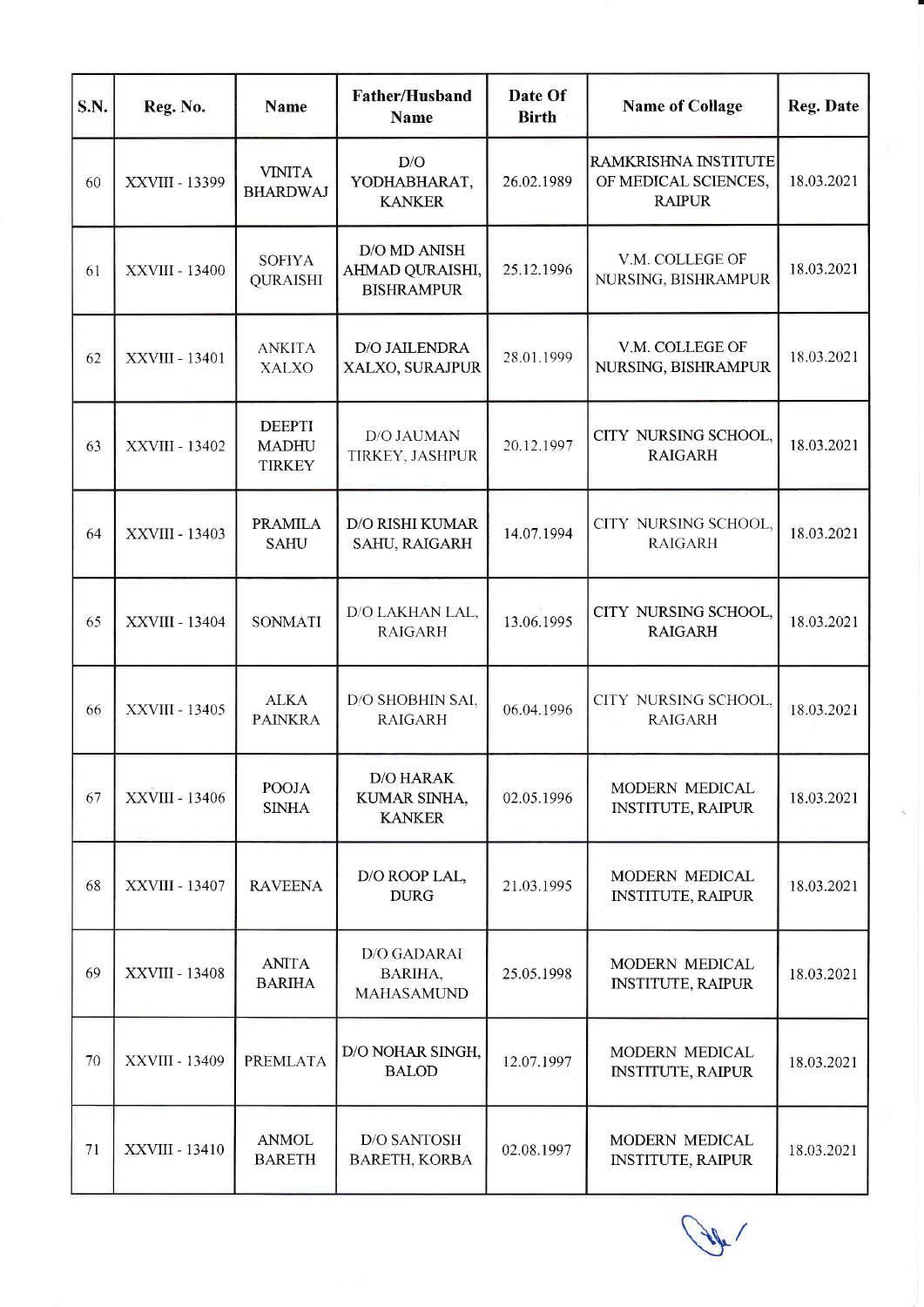| S.N. | Reg. No.              | <b>Name</b>                                   | Father/Husband<br><b>Name</b>             | Date Of<br><b>Birth</b> | <b>Name of Collage</b>                             | Reg. Date  |
|------|-----------------------|-----------------------------------------------|-------------------------------------------|-------------------------|----------------------------------------------------|------------|
| 72   | XXVIII - 13411        | <b>GUDIYA</b><br><b>MANDAL</b>                | D/O TAPAN<br>MANDAL,<br><b>KONDAGAON</b>  | 22.08.1993              | MODERN MEDICAL<br><b>INSTITUTE, RAIPUR</b>         | 18.03.2021 |
| 73   | XXVIII - 13412        | <b>AMINA</b><br><b>TOPPO</b>                  | <b>D/O SHIVPRATAP</b><br><b>TOPPO</b>     | 01.04.1997              | MODERN MEDICAL<br><b>INSTITUTE, RAIPUR</b>         | 18.03.2021 |
| 74   | XXVIII - 13413        | <b>MANJU</b><br><b>DEWANGAN</b>               | D/O DEEPAK<br>KUMAR, RAIPUR               | 10.07.1998              | MODERN MEDICAL<br><b>INSTITUTE, RAIPUR</b>         | 18.03.2021 |
| 75   | XXVIII - 13414        | <b>NET RAM</b>                                | S/O PHUL SAY,<br><b>BALODA BAZAR</b>      | 10.12.1997              | <b>SHRI BALAJI INSTITUTE</b><br>OF NURSING, RAIPUR | 18.03.2021 |
| 76   | XXVIII - 13415        | <b>SHIV</b><br><b>KUMARI</b>                  | D/O DEVCHAND,<br><b>BASTAR</b>            | 21.06.1980              | <b>SHRI BALAJI INSTITUTE</b><br>OF NURSING, RAIPUR | 18.03.2021 |
| 77   | XXVIII - 13416        | <b>PANKAJ</b><br><b>KUMAR</b><br><b>SUMAN</b> | S/O BABULAL<br>SUMAN,<br><b>BALRAMPUR</b> | 09.08.1999              | M.J. COLLEGE OF<br>NURSING, BHILAI                 | 18.03.2021 |
| 78   | XXVIII - 13417        | <b>NIDHI</b><br><b>NETAM</b>                  | <b>D/O TIHARU RAM</b><br>NETAM, DURG      | 16.05.1998              | M.J. COLLEGE OF<br>NURSING, BHILAI                 | 18.03.2021 |
| 79   | XXVIII - 13418        | <b>SHWETA</b>                                 | D/O RAMSAI,<br><b>KORBA</b>               | 26.11.1995              | M.J. COLLEGE OF<br>NURSING, BHILAI                 | 18.03.2021 |
| 80   | XXVIII - 13419        | <b>ANKITA</b><br><b>SARKAR</b>                | D/O TAPAN<br>SARKAR, CHIRMIRI             | 11.03.1996              | M.J. COLLEGE OF<br>NURSING, BHILAI                 | 18.03.2021 |
| 81   | <b>XXVIII - 13420</b> | <b>DEWAKI</b>                                 | D/O DILIP RAM,<br><b>BALOD</b>            | 28.01.1993              | M.J. COLLEGE OF<br>NURSING, BHILAI                 | 18.03.2021 |
| 82   | XXVIII - 13421        | <b>JAGRITI</b><br><b>SAHU</b>                 | D/O MOHANLAL<br>SAHU, DURG                | 22.11.1989              | M.J. COLLEGE OF<br>NURSING, BHILAI                 | 18.03.2021 |
| 83   | XXVIII - 13422        | <b>NEMIKA</b><br><b>SAHU</b>                  | D/O NAROTTAM<br>DAS SAHU, DURG            | 05.07.1997              | M.J. COLLEGE OF<br>NURSING, BHILAI                 | 18.03.2021 |

 $\sqrt{\frac{4}{2}}$ 

I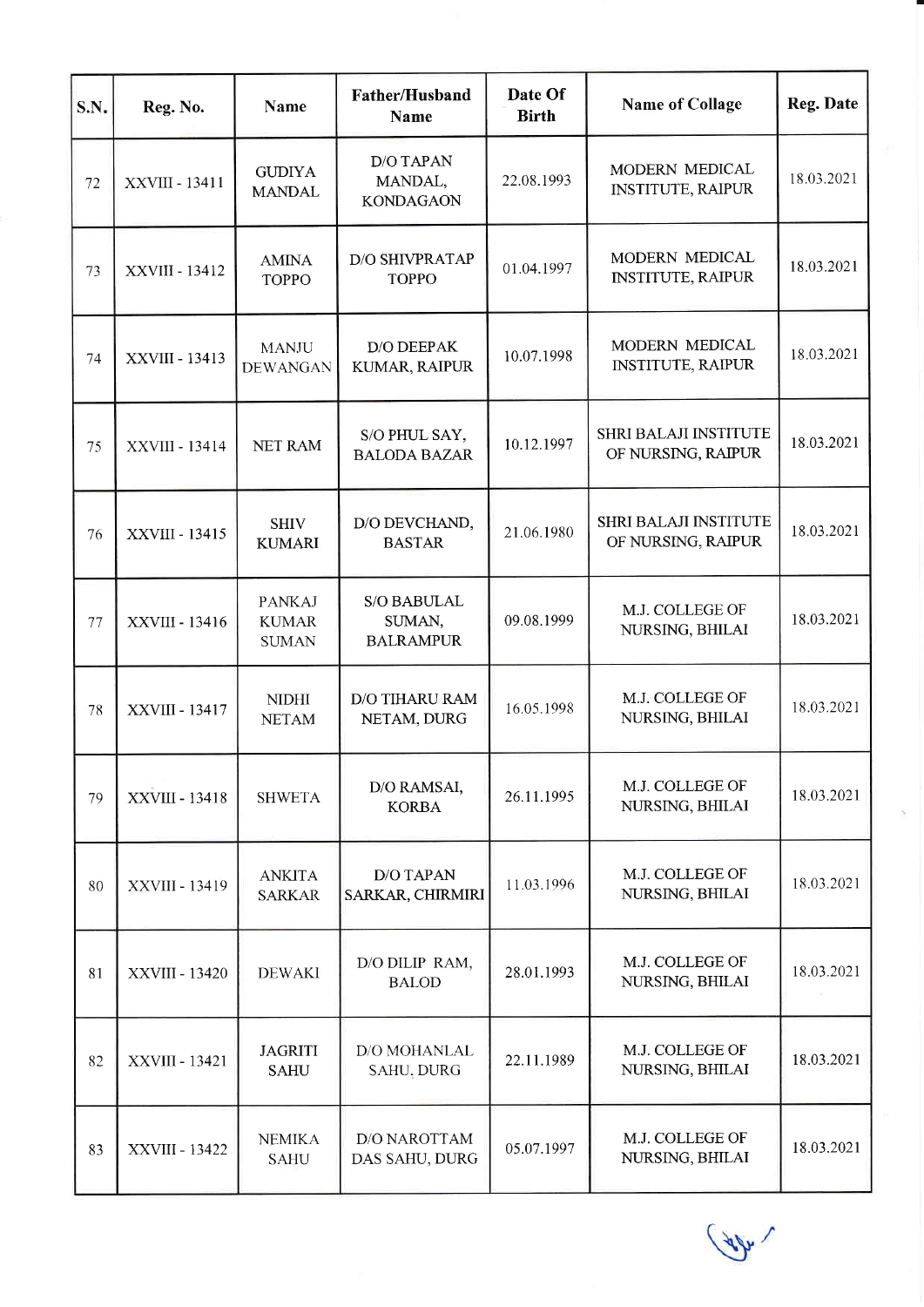| S.N. | Reg. No.              | <b>Name</b>                                     | Father/Husband<br>Name                                    | Date Of<br><b>Birth</b> | <b>Name of Collage</b>                                                | <b>Reg. Date</b> |
|------|-----------------------|-------------------------------------------------|-----------------------------------------------------------|-------------------------|-----------------------------------------------------------------------|------------------|
| 84   | XXVIII - 13423        | <b>NEERA</b>                                    | D/O NOHAR DAS,<br><b>KORBA</b>                            | 23.05.1997              | P.G. COLLEGE OF<br>NURSING, BHILAI                                    | 18.03.2021       |
| 85   | XXVIII - 13424        | <b>SHANTA</b><br><b>DEVANSEE</b>                | <b>D/O RAVINDRA</b><br>KUMAR, KOREA                       | 16.08.1997              | NEW LIFE INSTITUTE OF<br>NURSING,<br>BAIKUNTHPUR, KOREA               | 18.03.2021       |
| 86   | XXVIII - 13425        | <b>RITU</b><br><b>NETAM</b>                     | D/O<br>GYANPRAKASH,<br><b>DURG</b>                        | 13.03.1993              | P.G. COLLEGE OF<br>NURSING, BHILAI                                    | 18.03.2021       |
| 87   | XXVIII - 13426        | <b>POOJA</b><br><b>CHUTE</b>                    | D/O SHYAMLAL<br>CHUTE, DURG                               | 15.10.1997              | P.G. COLLEGE OF<br>NURSING, BHILAI                                    | 18.03.2021       |
| 88   | XXVIII - 13427        | <b>KODOPI</b><br><b>DEEPIKA</b>                 | <b>D/O KODOPI</b><br>JOHARURAM,<br><b>BIJAPUR</b>         | 05.06.1994              | <b>GAYATRI COLLEGE OF</b><br>NURSING, DANTEWADA                       | 18.03.2021       |
| 89   | XXVIII - 13428        | <b>ARTI</b><br><b>RATHOUR</b>                   | D/O NANHU<br>RATHOUR,<br><b>BILASPUR</b>                  | 30.06.1995              | C.G. SCHOOL OF<br>NURSING, RAIPUR                                     | 18.03.2021       |
| 90   | <b>XXVIII - 13429</b> | <b>ARPANA</b><br><b>MASIH</b>                   | D/O SHAMUYEL<br>MASIH, RAIPUR                             | 22.03.1982              | C.G. INSTITUTE OF<br>NURSING, RAIPUR                                  | 18.03.2021       |
| 91   | XXVIII - 13430        | <b>JAYA</b><br><b>RAJWAR</b>                    | D/O SUKHLAL<br>RAM, SURAJPUR                              | 02.05.1995              | GOVT. G.N.M. TRAINING<br>CENTRE, DURG                                 | 18.03.2021       |
| 92   | XXVIII - 13431        | <b>CHANDRA</b><br><b>KIRAN</b><br><b>TANDAN</b> | D/O PYARE LAL<br>TANDAN, JANJGIR-<br><b>CHAMPA</b>        | 11.07.1991              | SANDIPANI ACADEMY,<br><b>BILASPUR</b>                                 | 19.03.2021       |
| 93   | XXVIII - 13432        | <b>REETU</b><br><b>PATEL</b>                    | <b>D/O THAKUR RAM</b><br>PATEL, JANJGIR-<br><b>CHAMPA</b> | 12.04.1998              | SANDIPANI ACADEMY,<br><b>BILASPUR</b>                                 | 19.03.2021       |
| 94   | XXVIII - 13433        | <b>PRAMILA</b><br><b>MASIH</b>                  | D/O DEEN MASIH,<br><b>DHAMTARI</b>                        | 10.07.1990              | SCHOOL OF NURSING,<br><b>DHAMTARI CHRISTIAN</b><br>HOSPITAL, DHAMTARI | 19.03.2021       |
| 95   | XXVIII - 13434        | <b>LALITA</b><br><b>YADAV</b>                   | D/O MANI RAM<br>YADAV, DURG                               | 03.03.1998              | <b>AADARSH NURSING</b><br><b>INSTITUTE, RAIPUR</b>                    | 19.03.2021       |

 $\lambda$ 

S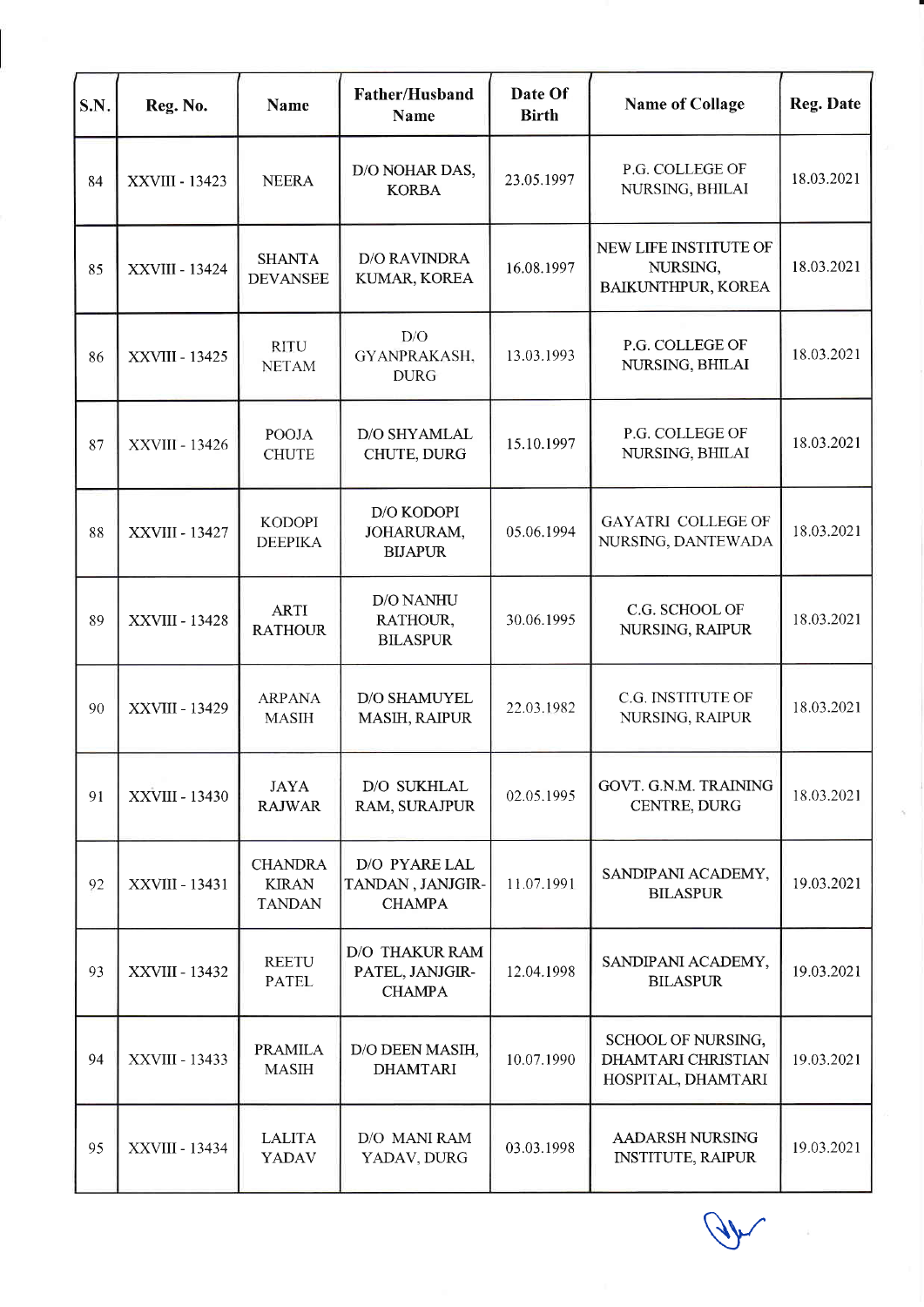| S.N. | Reg. No.       | Name                                               | Father/Husband<br><b>Name</b>                                            | Date Of<br><b>Birth</b> | <b>Name of Collage</b>                                                 | Reg. Date  |
|------|----------------|----------------------------------------------------|--------------------------------------------------------------------------|-------------------------|------------------------------------------------------------------------|------------|
| 96   | XXVIII - 13435 | <b>ANUPAMA</b>                                     | <b>D/O JASWANT</b><br>MASIH, MUNGELI                                     | 11.12.1997              | SCHOOL OF NURSING,<br>CHRISTIAN HOSPITAL,<br><b>MUNGELI</b>            | 19.03.2021 |
| 97   | XXVIII - 13436 | <b>SAMIKSHA</b><br><b>DAVID</b>                    | <b>D/O SANJAY</b><br>DAVID, BILASPUR                                     | 22.10.1996              | SCHOOL OF NURSING,<br>CHRISTIAN HOSPITAL,<br><b>MUNGELI</b>            | 22.03.2021 |
| 98   | XXVIII - 13437 | <b>DIKSHA</b><br><b>VISHWAS</b>                    | D/O DEEPAK<br>VISHWAS,<br><b>KONDAGAON</b>                               | 07.05.1995              | <b>SHRI RAWATPURA</b><br>SARKAR INSSTITUTE OF<br>NURSING, RAIPUR       | 23.03.2021 |
| 99   | XXVIII - 13438 | NEELAM PAL                                         | D/O YAHECHKEL,<br><b>RAIPUR</b>                                          | 13.03.1996              | SCHOOL OF NURSING,<br>CHRISTIAN HOSPITAL,<br><b>MUNGELI</b>            | 23.03.2021 |
| 100  | XXVIII - 13439 | <b>REENA</b>                                       | D/O HARAKH RAM,<br><b>BALOD</b>                                          | 31.01.1997              | MAA MANGALA G.N.M.<br>TRAINING CENTRE,<br><b>RAIPUR</b>                | 23.03.2021 |
| 101  | XXVIII - 13440 | <b>MANKUMAR</b>                                    | D/O BUDHURAM<br>YADAV,<br><b>KONDAGAON</b>                               | 30.07.1996              | <b>RASTOGI COLLEGE OF</b><br>NURSING, BHILAI                           | 23.03.2021 |
| 102  | XXVIII - 13441 | <b>RASHMI</b><br><b>NIRAMLA</b><br><b>KERKETTA</b> | <b>D/O DILAWAR</b><br>KANT KERKETTA,<br><b>GUMLA</b><br><b>JHARKHAND</b> | 30.12.1986              | RAJENDRA INSTITUTE<br>OF MEDICAL SCIENCES,<br>RANCHI JHARKHAND         | 24.03.2021 |
| 103  | XXVIII - 13442 | <b>VANDANA</b><br>TOPPO                            | D/O NIRMAL<br>TOPPO, KORBA                                               | 03.05.1997              | <b>SAGAR DURGA SCHOOL</b><br>OF NURSING,<br><b>VISAKHAPATNAM</b>       | 24.03.2021 |
| 104  | XXVIII - 13443 | <b>ANJU NAG</b>                                    | <b>D/O PHARSU RAM</b><br>NAG, DANTEWADA                                  | 27.02.1996              | <b>SEVEN HILLS SCHOOL OF</b><br><b>NURSING</b><br><b>VISAKHAPATNAM</b> | 24.03.2021 |
| 105  | XXVIII - 13444 | <b>ADITI TIGGA</b>                                 | D/O LEYOSH<br>TIGGA, JASHPUR                                             | 11.10.1993              | APAAR INSTITUTE OF<br>NURSING, KUNKURI<br>,JASHPUR                     | 25.03.2021 |
| 106  | XXVIII - 13445 | <b>NISHA</b><br><b>SINHA</b>                       | D/O REKH RAM,<br><b>RAIPUR</b>                                           | 04.02.1996              | <b>GRACIOUS SCHOOL OF</b><br>NURSING, ABHANPUR,<br><b>RAIPUR</b>       | 25.03.2021 |
| 107  | XXVIII - 13446 | <b>VIBHA</b>                                       | D/O KHULAN RAM,<br><b>KORIYA</b>                                         | 12.06.1990              | <b>INSTITUTE OF GENERAL</b><br>NURSING TRAINING<br>CENTRE, AMBIKAPUR   | 25.03.2021 |

 $\bigwedge$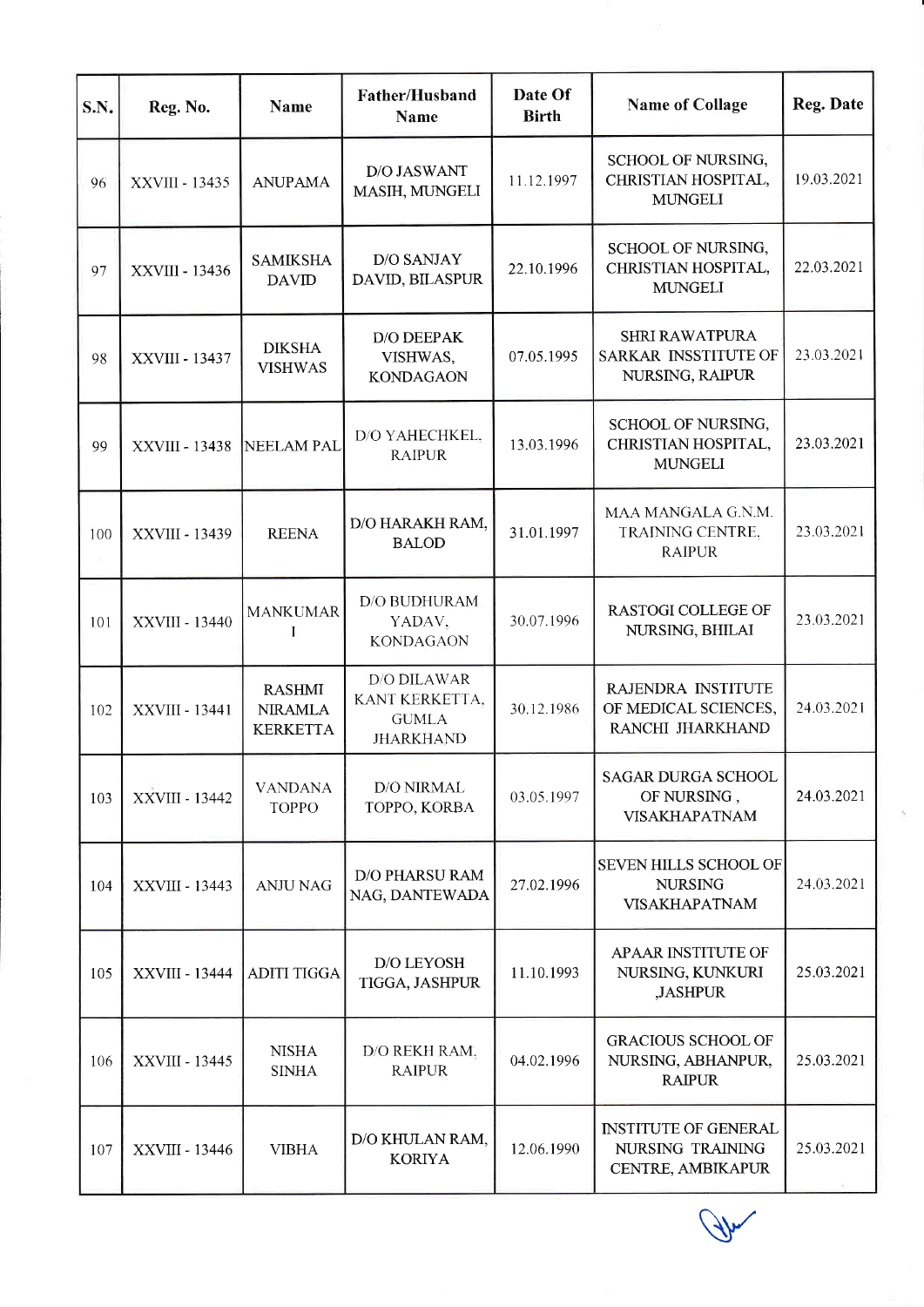| S.N. | Reg. No.              | <b>Name</b>                                  | Father/Husband<br><b>Name</b>                   | Date Of<br><b>Birth</b> | <b>Name of Collage</b>                                                  | Reg. Date  |
|------|-----------------------|----------------------------------------------|-------------------------------------------------|-------------------------|-------------------------------------------------------------------------|------------|
| 108  | <b>XXVIII - 13447</b> | <b>JAYANTI</b>                               | D/O MUHPAL<br>SINGH, SURGUJA                    | 22.06.1994              | <b>INSTITUTE OF GENERAL</b><br>NURSING TRAINING<br>CENTRE, SURAJPUR     | 25.03.2021 |
| 109  | <b>XXVIII - 13448</b> | <b>SONIYA</b><br><b>MANDAVI</b>              | D/O BAIRAGI RAM<br>MANDAVI,<br><b>DANTEWADA</b> | 14.01.1993              | <b>GAYATRI INSTITUTE OF</b><br>NURSING, JAGDALPUR                       | 25.03.2021 |
| 110  | XXVIII - 13449        | <b>PRIYANKA</b><br><b>PANDEY</b>             | D/O D.D. PANDEY,<br><b>DANTEWADA</b>            | 06.05.1994              | <b>GAYATRI INSTITUTE OF</b><br>NURSING, JAGDALPUR                       | 25.03.2021 |
| 111  | XXVIII - 13450        | <b>BEENA</b>                                 | D/O RAGHUNATH,<br><b>RAJNANDGAON</b>            | 14.09.1993              | SHRI SIDDHI BALAJI<br>SCHOOL OF NURSING,<br><b>RAJNANDGAON</b>          | 25.03.2021 |
| 112  | XXVIII - 13451        | <b>TARNEE</b><br><b>SAHU</b>                 | D/O CHHAGAN LAL.<br><b>DHAMTARI</b>             | 07.06.1997              | SCHOOL OF NURSING,<br><b>DHAMTARI CHRISTIAN</b><br>HOSPITAL, DHAMTARI   | 27.03.2021 |
| 113  | XXVIII - 13452        | <b>NIKITA</b><br><b>SINGH</b>                | D/O KRIPAL SINGH,<br><b>RAJNANDGAON</b>         | 08.10.1998              | SCHOOL OF NURSING,<br><b>DHAMTARI CHRISTIAN</b><br>HOSPITAL, DHAMTARI   | 27.03.2021 |
| 114  | XXVIII - 13453        | <b>VIJAY</b><br><b>KUMARI</b><br><b>AJAY</b> | W/O RAMESH<br>KUMAR AJAY,<br><b>RAIGARH</b>     | 12.01.1976              | CITY NURSING SCHOOL,<br><b>RAIGARH</b>                                  | 27.03.2021 |
| 115  | XXVIII - 13454        | <b>ANJU</b>                                  | D/O BEER SAI,<br><b>SURAJPUR</b>                | 02.10.1998              | V.M. COLLEGE OF<br>NURSING, BISHRAMPUR                                  | 27.03.2021 |
| 116  | XXVIII - 13455        | <b>AARAWATI</b><br><b>KASHYAP</b>            | D/O LIMTU<br>KASHYAP, BASTAR                    | 10.03.1997              | <b>SURYA NURSING</b><br>COLLEGE, JAGDALPUR                              | 27.03.2021 |
| 117  | XXVIII - 13456        | <b>LALITA</b>                                | D/O ASHOK,<br><b>NARAYANPUR</b>                 | 25.05.1995              | <b>SHRI RAWATPURA</b><br>SARKAR INSSTITUTE OF<br>NURSING, RAIPUR        | 30.03.2021 |
| 118  | XXVIII - 13457        | <b>KIRAN</b>                                 | D/O ASHOK<br>KUMAR,<br><b>DHAMTARI</b>          | 25.12.1996              | <b>SHRI RAWATPURA</b><br><b>SARKAR INSSTITUTE OF</b><br>NURSING, RAIPUR | 30.03.2021 |
| 119  | XXVIII - 13458        | <b>DUKHIT</b>                                | S/O<br>RAMKHELAWAN,<br><b>BEMETARA</b>          | 10.03.1995              | <b>SHRI BALAJI INSTITUTE</b><br>OF NURSING, RAIPUR                      | 30.03.2021 |

 $\bigvee$ 

T